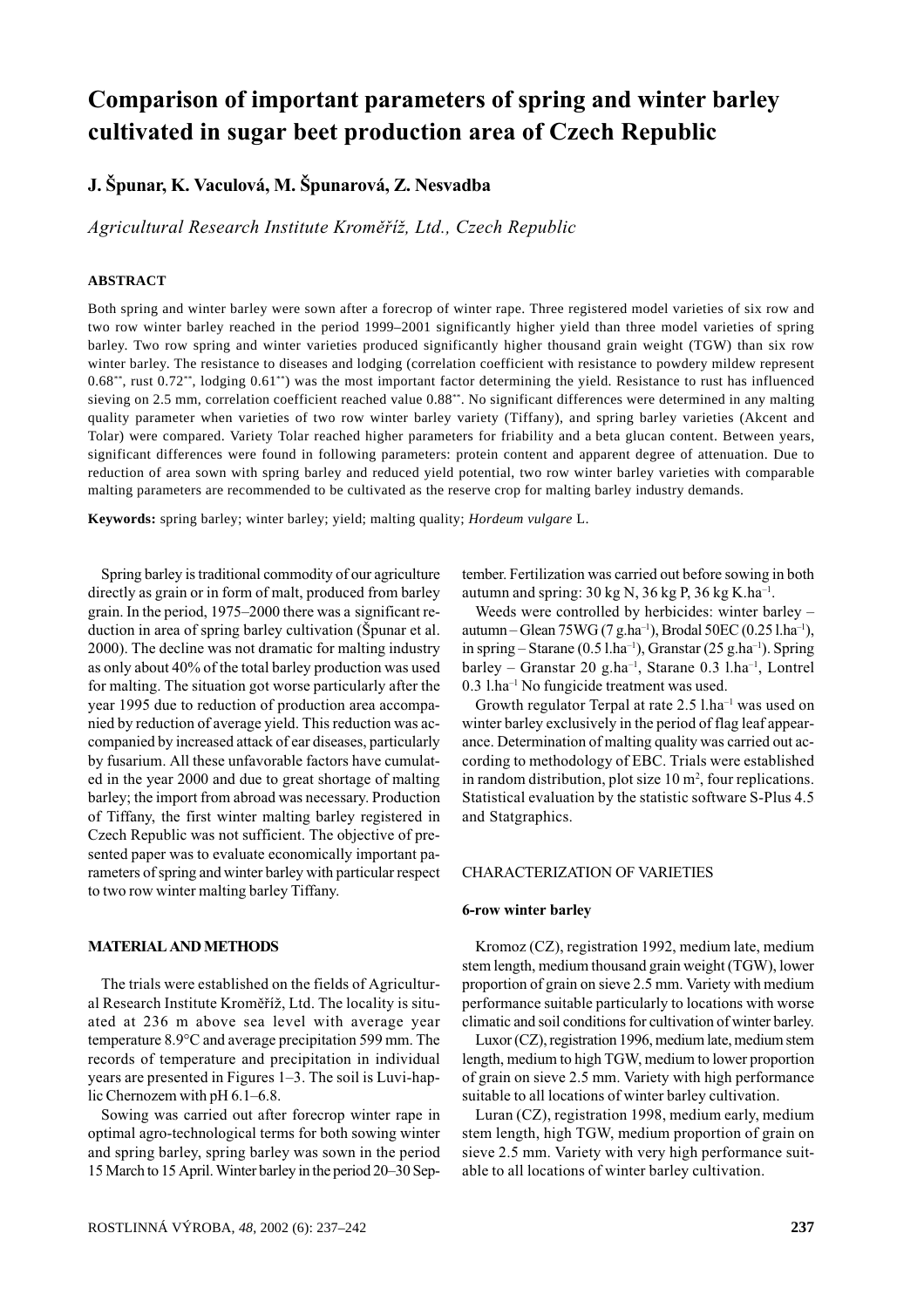

Figure 1. Course of temperature and precipitation in comparison to long-term average (Kroměříž, 1998–1999)



Figure 2. Course of temperature and precipitation in comparison to long-term average (Kroměříž, 1999–2000)



Figure 3. Course of temperature and precipitation in comparison to long-term average (Kroměříž, 2000-2001)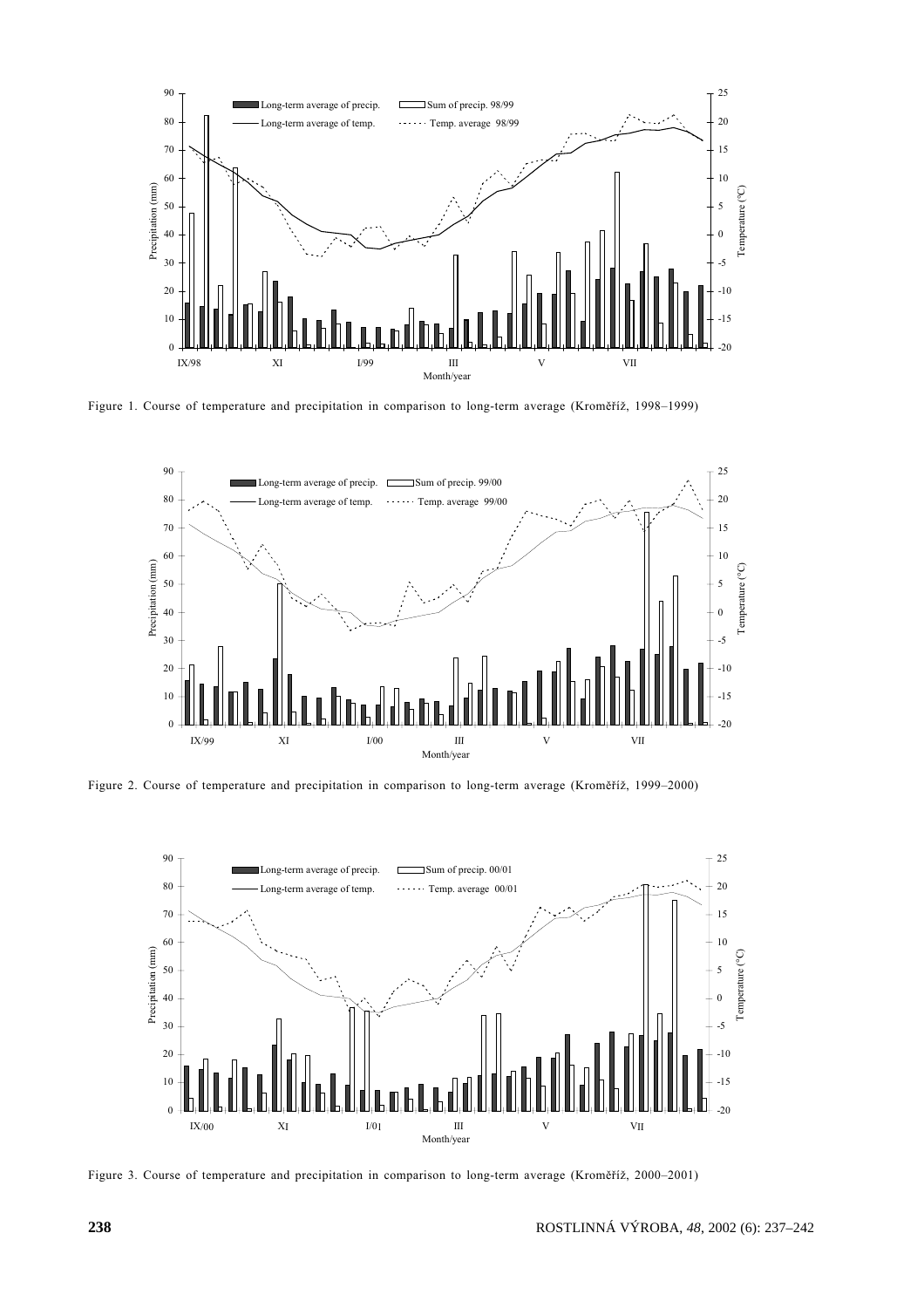#### 2-row winter barley

Monaco (F), registration 1995, medium early, medium stem length, low to medium TGW, medium proportion of grain on sieve 2.5 mm. Variety with high performance suitable to locations with low risk of winter kill.

Babylone (NL), registration 1997, early, medium stem length, high TGW, medium to high proportion of grain on sieve 2.5 mm. Variety with high performance suitable to all locations of winter barley cultivation.

Tiffany (D) registration 1999, medium late, medium stem length, high TGW, high proportion of grain on sieve 2.5 mm, malting quality. Variety with high performance suitable to locations with low risk of winterkill.

#### **Spring barley**

Akcent (CZ), registration 1992, medium late variety, medium stem length, high TGW, medium to high proportion of grain on sieve 2.5 mm, malting quality. Variety suitable to all areas of cultivation.

Viktor (CZ), registration 1995, medium late to late variety, high tillering capacity, semi dwarf type, medium to high TGW, medium to high proportion of grain on sieve 2.5 mm. Variety suitable particularly for humid areas.

Tolar (CZ), registration 1997, medium late variety, short to medium stem length, medium to high TGW, medium to high proportion of grain on sieve 2.5 mm, malting quality. Variety suitable to all areas of cultivation.

## **RESULTS**

The recorded temperatures manifested that winters were very mild and it was suitable for comparison of winter and spring barley varieties. Figures  $1-3$  demonstrate that decline of temperatures in the winter was so low that there was no occurrence of winter kill. It is confirmed in Table 1, which demonstrates evaluation 7-9 as for winterhardiness. The beginning of heading manifested differences between winter and spring barley as winter barley started heading for 7–28 days earlier than spring barley. There were smallest differences in the heading time and

Table 1. Field evaluation of winter and spring barley performance trials (Kroměříž, 1999–2001)

|      |                     | Variety  | hardiness      | Winter- Heading<br>day | Full<br>ripeness | Height<br>(cm) | Resistances |                |                |               |  |  |
|------|---------------------|----------|----------------|------------------------|------------------|----------------|-------------|----------------|----------------|---------------|--|--|
|      |                     |          | $(1-9)$        |                        | $\text{(day)}$   |                | lodging     | mildew         | rust           | net<br>blotch |  |  |
|      |                     |          |                |                        |                  |                | $(1-9)$     | $(1-9)$        | $(1-9)$        | $(1-9)$       |  |  |
| 1999 | 6-row winter barley | Luran    | $\tau$         | 11.5.                  | 8.7.             | 85             | 8           | $\tau$         | 4              | 9             |  |  |
|      |                     | Luxor    | $\overline{7}$ | 17.5.                  | 15.7.            | 93             | 8           | $\overline{7}$ | 5              | 9             |  |  |
|      |                     | Kromoz   | 7              | 17.5.                  | 15.7.            | 90             | 9           | 7.5            | 7              | 9             |  |  |
|      | 2-row winter barley | Monaco   | $\tau$         | 17.5.                  | 13.7.            | 98             | 9           | 7              | $\overline{7}$ | 9             |  |  |
|      |                     | Babylone | $\tau$         | 16.5.                  | 15.7.            | 95             | 9           | $\overline{7}$ | 5              | 9             |  |  |
|      |                     | Tiffany  | 7              | 18.5.                  | 16.7.            | 95             | 9           | $\overline{7}$ | $\overline{4}$ | 9             |  |  |
|      | spring barley       | Akcent   |                | 28.5.                  | 20.7.            | 72             | 8           | 6              | 7              | 5             |  |  |
|      |                     | Tolar    |                | 30.5.                  | 21.7.            | 78             | 7           | 6              | 7              | 6             |  |  |
|      |                     | Viktor   |                | 31.5.                  | 24. 7.           | 66             | 9           | 5              | 8              | 7             |  |  |
| 2000 | 6-row winter barley | Luran    | 9              | 5.5.                   | 28.6.            | 84             | 9           | $\mathbf{Q}$   | 9              | 9             |  |  |
|      |                     | Luxor    | 9              | 8.5.                   | 2.7.             | 83             | 9           | 9              | $\mathbf Q$    | 9             |  |  |
|      |                     | Kromoz   | 9              | 9.5.                   | 2.7.             | 90             | 9           | 9              | 9              | 9             |  |  |
|      | 2-row winter barley | Monaco   | 9              | 9.5.                   | 2. 7.            | 85             | 9           |                | 9              | 9             |  |  |
|      |                     | Babylone | 9              | 7.5.                   | 1, 7.            | 95             | 9           | $\overline{7}$ | 9              | 9             |  |  |
|      |                     | Tiffany  | 9              | 11.5.                  | 3.7.             | 85             | 9           | $\overline{7}$ | 9              | 9             |  |  |
|      | spring barley       | Akcent   |                | 30.5.                  | 26.7.            | 66             | 8           | 6              | 7              | 7             |  |  |
|      |                     | Tolar    |                | 31.5.                  | 28.7.            | 68             | 7           | 6              | 7              | 8             |  |  |
|      |                     | Viktor   |                | 31.5.                  | 31.7.            | 60             | 9           | 6              | 8              | 8             |  |  |
| 2001 | 6-row winter barley | Luran    | 9              | 7.5.                   | 5.7.             | 91             | 9           | $\tau$         | $\mathbf Q$    | 9             |  |  |
|      |                     | Luxor    | 8              | 14.5.                  | 8.7.             | 89             | 9           | $\mathbf Q$    | 9              | 9             |  |  |
|      |                     | Kromoz   | 9              | 10.5.                  | 8.7.             | 82             | 9           | 6              | 9              | 9             |  |  |
|      | 2-row winter barley | Monaco   | 9              | 14.5.                  | 8.7.             | 84             | 9           | 9              | 9              | 9             |  |  |
|      |                     | Babylone | 8              | 10.5.                  | 7.7.             | 86             | 9           | 9              | 9              | 9             |  |  |
|      |                     | Tiffany  | 9              | 15.5.                  | 10.7.            | 87             | 9           | 9              | 9              | 9             |  |  |
|      | spring barley       | Akcent   |                | 5.6.                   | 2.8.             | 76             | 6           | 5              | 5              | 8             |  |  |
|      |                     | Tolar    |                | 8.6.                   | 3.8.             | 80             | 6           | 6              | $\overline{4}$ | 8             |  |  |
|      |                     | Viktor   |                | 11.6.                  | 5.8.             | 69             | 8           | 6              | 5              | 8             |  |  |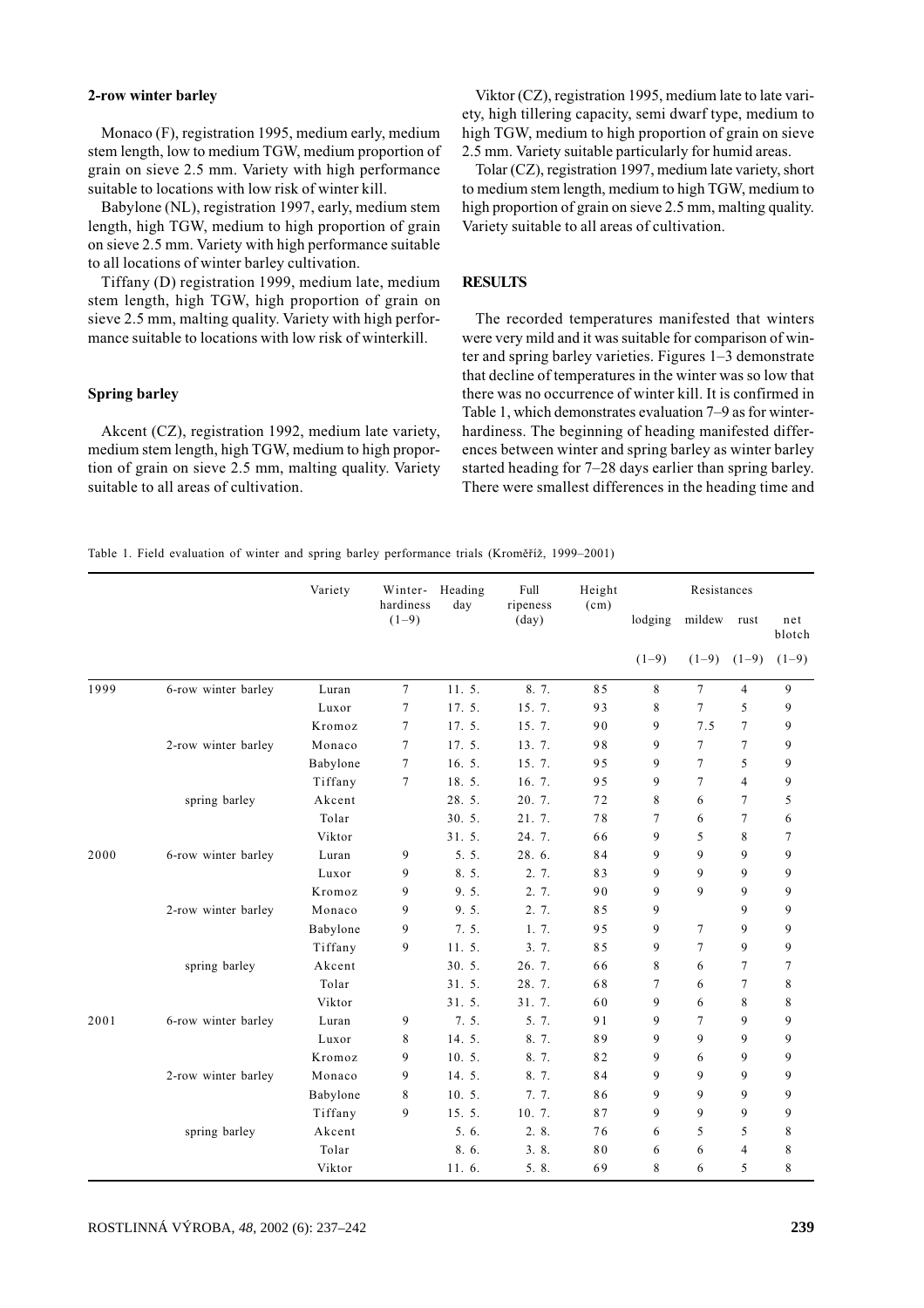Table 2. Average values of important parameters in relation to year, character of growth, number of ear rows, two row and character of growth

|                     | Parameter | Grain<br>yield $(t.ha^{-1})$ | $\ast$   | <b>TGW</b><br>(g) | * | Sieving<br>2.5 mm $(\frac{9}{0})$ | *  | Plant<br>length $(cm)$ | *  | Lodging<br>$(9-1)$ | * |
|---------------------|-----------|------------------------------|----------|-------------------|---|-----------------------------------|----|------------------------|----|--------------------|---|
| Year                | 1999      | 8.27                         | $a***$   | 42.98             | a | 82                                | a  | 82.80                  | b  | 8.22               | a |
|                     | 2000      | 8.85                         | a        | 47.56             | a | 94.9                              | b  | 76.01                  | a  | 8.46               | a |
|                     | 2001      | 8.42                         | a        | 45.03             | a | 85.34                             | ab | 79.69                  | ab | 8.00               | a |
| Character of growth | spring    | 7.59                         | $\rm{a}$ | 40.49             | a | 89.78                             | b  | 70.55                  | a  | 7.56               | a |
|                     | winter    | 8.84                         | b        | 46.75             | b | 80.33                             | a  | 88.44                  | b  | 8.9                | b |
| Row                 | two row   | 8.36                         | a        | 48.34             | b | 91.06                             | b  | 80.28                  | a  | 8.28               | a |
|                     | six row   | 8.67                         | a        | 42.03             | a | 83.78                             | a  | 86.67                  | a  | 8.78               | a |
| Character of growth | spring    | 7.69                         | a        | 45.21             | a | 86.33                             | a  | 70.56                  | a  | 7.55               | a |
| (two row ear)       | winter    | 9.02                         | b        | 51.48             | b | 95.78                             | b  | 90.00                  | b  | 9.00               | b |

\* statistical significance of difference, \*\* significant difference  $(P_{0.05})$  is indicated by different letters

full ripeness between spring and winter barley in the year 1999. The difference was shorter than 10 days. On the contrary, greatest differences 20-30 days were in the year 2001. The year 2000 was characterized by very early heading and full ripeness. The earliest variety as for heading was the variety Luran. Generally, higher occurrence of leaf diseases was in spring barley than in winter barley, particularly in the year 2001. The possible reason can be a longer vegetation period and delay in generative phase in spring barley in comparison to the winter barley and preceding years 1999 and 2000.

In the stem length, there were significant differences between winter and spring barley in spite of the fact that the stem of winter barley was shortened by the use of growth regulator Terpal. This fact has positively manifested in elimination of lodging as winter barley recorded 8.9 points and spring barley 7.6 points (Table 2). These values were recorded although winter barley manifested significantly longer stem in average 88 cm in contrast to 70.6 cm at spring barley.

According to average values (Table 2) and analysis of variance (Table 3), significant differences were determined between yield of spring and winter barley. Differences between varieties were statistically significant only in case the weakest testing criterion was applied.

There were no differences among spring barley varieties. The significant differences were determined between spring barley varieties Akcent and Viktor and winter barley varieties Tiffany, Babylone, Monaco, and Luran. Between experiment years and number of rows in the ear, there was no significant difference.

As for TGW, the highest values were recorded in winter barley but this difference was due to high TGW of two row winter barley  $(51.5 g)$  which was significantly higher than in spring barley, which reached 45.2 g. As for varieties significantly higher were TGW of varieties Tiffany and Babylone. There were no significant differences among TGW within years. Variability of value in sieving on 2.5 mm sieve was so high that it has exceeded differences among varieties. The highest values were recorded in year 2000 these were significantly higher than in the year 1999. Significant differences were recorded between two row winter and two row spring varieties, the winter ones reached 9.5% higher sieving.

Among evaluated economically important parameters were calculated statistically significant differences (Table 4). The most relevant influence on the yield was resistance to diseases and lodging (correlation coefficient with resistance to powdery mildew represent 0.68\*\*, rust 0.72\*\*, lodging 0.61\*\*). Resistance to rust has as well influenced

Table 3. Analysis of variance of yield, TGW, sieving 2.5 mm and plant height

| Variety  | Grain yield $(t.ha^{-1})$ | $\ast$       | TGW(g) | $\ast$      | Sieving $2.5$ mm $(\%$ ) | $\ast$       | Plant height (cm) | *  |
|----------|---------------------------|--------------|--------|-------------|--------------------------|--------------|-------------------|----|
| Akcent   | 7.50                      | $a***$       | 43.90  | ab          | 82.67                    | a            | 71.33             | ab |
| Babylone | 8.92                      | bc           | 51.77  | $\mathbf c$ | 96.33                    | $\rm{a}$     | 92.00             | d  |
| Kromoz   | 8.63                      | abc          | 40.00  | a           | 81.00                    | a            | 84.08             | cd |
| Luran    | 8.79                      | bc           | 45.73  | abc         | 86.00                    | $\rm{a}$     | 86.67             | d  |
| Luxor    | 8.59                      | abc          | 40.37  | a           | 84.33                    | $\mathbf{a}$ | 88.33             | d  |
| Monaco   | 8.84                      | bc           | 50.37  | bc          | 96.00                    | a            | 89.00             | d  |
| Tiffany  | 9.32                      | $\mathbf{c}$ | 52.30  | $\mathbf c$ | 95.00                    | $\rm{a}$     | 89.00             | d  |
| Tolar    | 7.99                      | ab           | 46.30  | abc         | 91.00                    | a            | 75.33             | bc |
| Viktor   | 7.58                      | a            | 45.43  | abc         | 85.33                    | a            | 65.00             | a  |
|          |                           |              |        |             |                          |              |                   |    |

\* statistical significance of difference, \*\* significant difference  $(P_{0.05})$  is indicated by different letters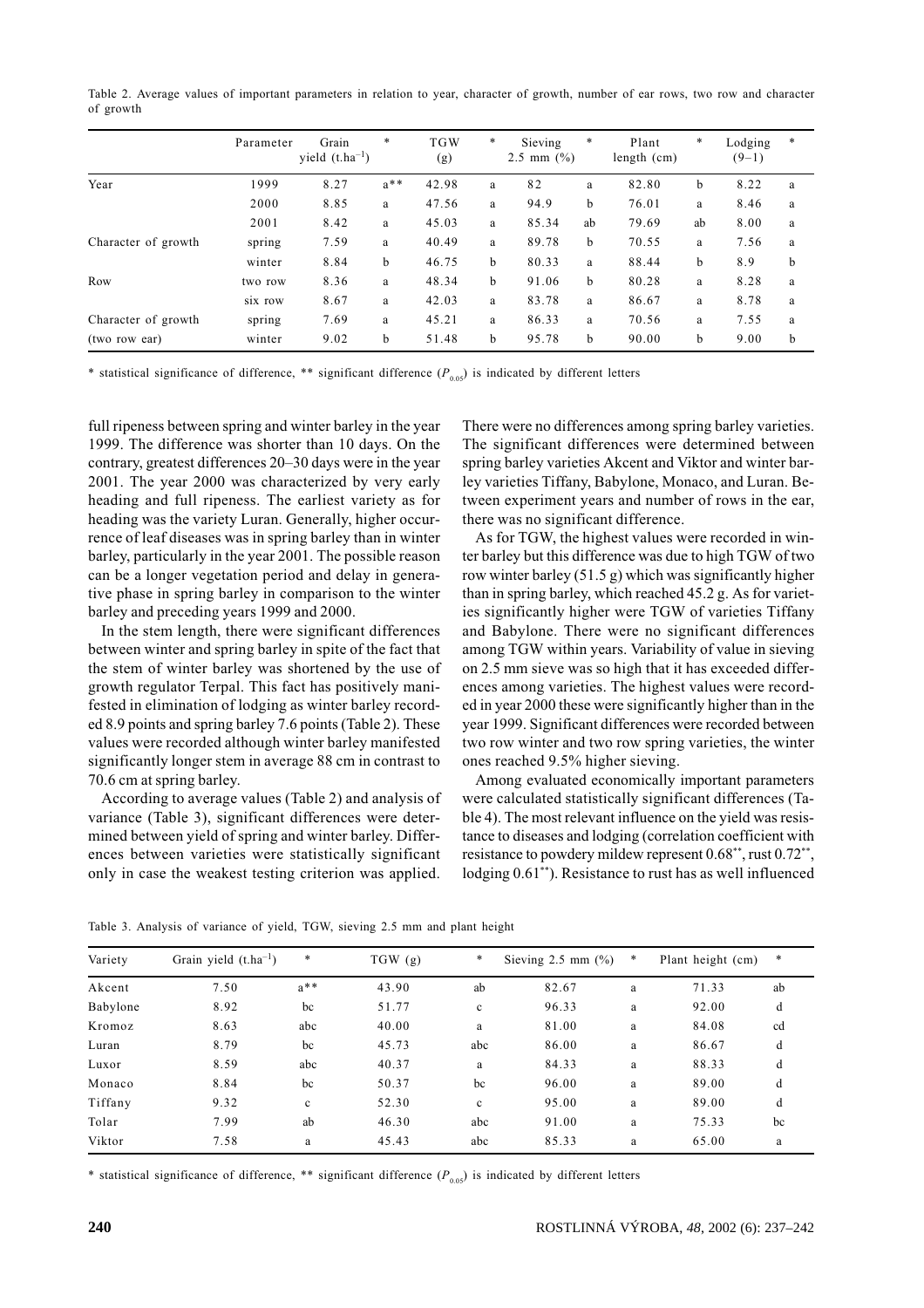Table 4. Correlation coefficients between important parameters (winter and spring barley, 1999-2001)

|                | Yield |        | <b>TGW</b> | Sieving 2.5 mm |         |    | Stem length |     | Lodging |    | Powdery mildew |    |      |
|----------------|-------|--------|------------|----------------|---------|----|-------------|-----|---------|----|----------------|----|------|
| <b>TGW</b>     | 0.57  | **     |            |                |         |    |             |     |         |    |                |    |      |
| Sieving 2.5 mm | 0.55  | * *    | 0.88       | **             |         |    |             |     |         |    |                |    |      |
| Stem length    | 0.43  | $\ast$ | 0.07       |                | 0.01    |    |             |     |         |    |                |    |      |
| Lodging        | 0.61  | **     | 0.37       |                | 0.40    | *  | 0.37        |     |         |    |                |    |      |
| Powdery mildew | 0.68  | **     | 0.30       |                | 0.33    |    | 0.52        | * * | 0.55    | ** |                |    |      |
| Rust           | 0.72  | $***$  | 0.51       | $***$          | 0.59    | ** | 0.00        |     | 0.58    | ** | 0.48           | *  |      |
| Net blotch     | 0.34  |        | $-0.03$    |                | $-0.07$ |    | 0.65        | **  | 0.46    | *  | 0.58           | ** | 0.15 |

\*,\*\* significant at  $P_{0.05}$  and  $P_{0.01}$ 

sieving on 2.5 mm, correlation coefficient reached value  $0.88^{**}$ .

Malting parameters of winter barley malting variety Tiffany and spring barley malting varieties Akcent and Tolar are compared in Table 5. Variety Tolar reached more convenient parameters for friability and a beta glucan content. Nevertheless, due to high years variability no significant difference was found. Among the years, significant differences were found in parameters as follows: protein content and apparent degree of attenuation.

#### **DISCUSSION**

Spring barley is an important source of raw material for malting industry not only in Czech Republic but as well as in other countries using extensively winter barley for malting purposes. For instance in France, which is main producer of malt in the world, both 6-row and 2-row winter barley are used for malting purposes. The main reason for using winter barley is about 20–30% higher yield in comparison to spring barley. Hébrard (1998) presents that total production of malt in France represented 60% from spring barley, 30% from 6-row winter barley, and 10% from 2-row winter barley. According to Bernicot et al. (2000), French farmers have extensive collection of registered varieties of spring and six and two row winter barley with required malting quality. Baumer et al. (2000), Rath et al. (2001) present results of two row winter barley varieties, which are comparable in malting parameters with spring barley of medium malting quality. Anonym (2001) presents the list of two row winter barley varieties that are fully accepted by malting industry in England. In the assortment of varieties of malting barley in Czech Republic in the year 2001, dominate spring barley varieties with high malting quality (Psota et al. 2001). Particularly varieties with high extract content and low beta glucan content like Kompakt and Nordus are strongly preferred by malting industry. Two row winter barley variety Tiffany did not reached these high parameters. There was no six row malting winter barley variety registered in Czech Republic until 2001.

In the period, 1975–2000 came significant decline of yield of spring barley and this has impact for reduction in the area of cultivation. (Spunar et al. 2000). The difference between spring and winter barley represents in average yield about 10%. Spunarová and Prokeš (1998) manifested influence of year on the values of protein content, final degree of attenuation and friability of spring barley. This is why winter barley with parameters similar level to those of variety Tiffany are attractive reserve for malting industry in case the parameters of spring barley are not satisfactory. Malting barley quality in different type of barley represents a complex of closely related characters. Vaculová and Heger (1998) confirmed that there is no significant difference between two row winter and spring barley for feeding quality. It means that if the two row winter barley varieties are not used for malting, they can be used for feeding like spring barley.

Winter wheat and winter rape became great competitors of spring barley due to mild winters, particularly in the

|         | Parameter A * B                                     |      |              |      |     | $\ast$ C | $*$ D |                                     | $*$ E $*$ F                         | $*$ G  | $*$          | H              | *   |
|---------|-----------------------------------------------------|------|--------------|------|-----|----------|-------|-------------------------------------|-------------------------------------|--------|--------------|----------------|-----|
| Variety | Akcent 10.7 a** 81.5 a 45.4 b 46.0 a 335.3 b 81.8 a |      |              |      |     |          |       |                                     |                                     |        |              | 78.6 a 252.0   | a a |
|         | Tolar                                               |      |              |      |     |          |       | 10.5 a 82.3 a 38.8 a 45.2 a 395.7 c | 82.1 b                              |        |              | 88.7 a 188.7 a |     |
|         | Tiffany 10.3 a 82.1 a 38.7 a 47.5 a 310.3 a 82.1 b  |      |              |      |     |          |       |                                     |                                     |        |              | 78.9 a 246.0 a |     |
| Year    | 1999                                                | 10.9 | h            |      |     |          |       |                                     | 82.1 a 41.7 a 46.0 a 341.0 a 82.3 b |        |              | 79.1 a 238.7 a |     |
|         | 2000                                                | 10.8 | $\mathbf{b}$ |      |     |          |       | 81.6 a 39.8 a 44.7 a 348.7 a        | 81.8 a                              | 81.3   | $\mathbf{a}$ | 200.3          | a a |
|         | 2001                                                | 9.7  | a a          | 82.2 | a a | 41.4 a   |       | 48.0 a 351.7 a                      | 81.9 a                              | 85.8 a |              | 247.7          | a a |

Table 5. Malting quality of representative spring and winter malting barley

\* statistical significance of difference, \*\* significant difference  $(P_{0.05})$  is indicated by different letters

A = protein content (%), B = extract content (%), C = relative extract (%), D = Kolbach number, E = diastatic power (u. W.K.),  $F =$  apparent degree of attenuation (%), G = friability (%), H = beta glucan content (mmol/l)